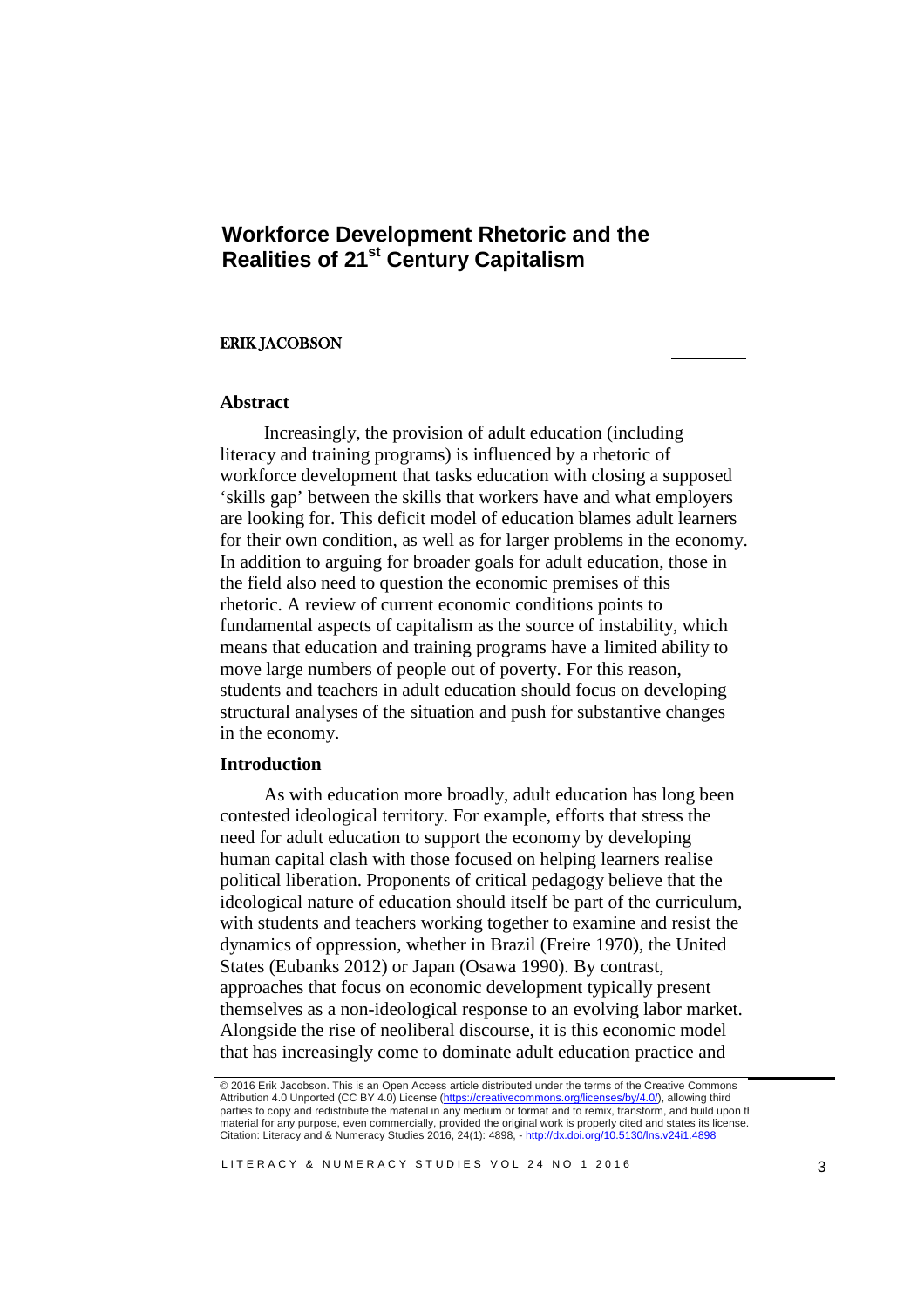policy. The rhetoric of workforce development holds that education should be about meeting the needs of the employers, rather than helping individuals or communities realise a wide variety of goals they set for themselves. Programs are given legitimacy when they are perceived as contributing to the greater economic good. Furthermore, this rhetoric takes a deficit approach to education, beginning with the assumption that adults (as workers) have problems with skills that need to be addressed.

For example, in the United States, federal support for training and adult basic education is now provided under the Workforce Innovation and Opportunity Act (WIOA). Passage of this act in 2014 was accompanied by expected proclamations about the nation's workforce not being competitive with other workforces around the world (US Department of Education 2015). This same alarm has been raised repeatedly over the last few decades – the nation is said to be at risk economically because of adults' limited literacy, numeracy and job-specific skills that industry demands. Politicians of the two major political parties in the United States (Goldstein 2012) and many adult literacy advocates (e.g., National Commission of Adult Literacy 2008) frame their calls for funding in economic terms. This workforce development rhetoric is not only shaping employmenttraining programs, it is also increasingly influential in adult basic education, as well. For example, under WIOA adult literacy and high school equivalency classes are now expected to be part of a 'career pathway' leading to employment in particular industries or sectors of the economy. The effectiveness of all federal-funded adult basic education programs is now primarily judged according to economic outcomes (e.g., the number of learners who found work) rather than educational ones.

Of course, there have been vocal critics of policies that have prioritised the workforce development model (e.g., Greene 2015, Rivera 2008, among many others). Not only have people continued to champion the cause of adult literacy and education for civic participation and social justice (Nash 2006, Ramdeholl 2011), there have also been analyses that focus on structural issues within capitalism that call into question assumptions about the ability of programs to deliver on the promise of employment or promotion (Mayo 2009, Nesbitt 2006). In keeping with this tradition, I will focus on specific aspects of the rhetoric of workforce development and how this rhetoric serves to dissemble the realities of  $21<sup>st</sup>$  century capitalism. I will suggest that confronting this rhetoric not only calls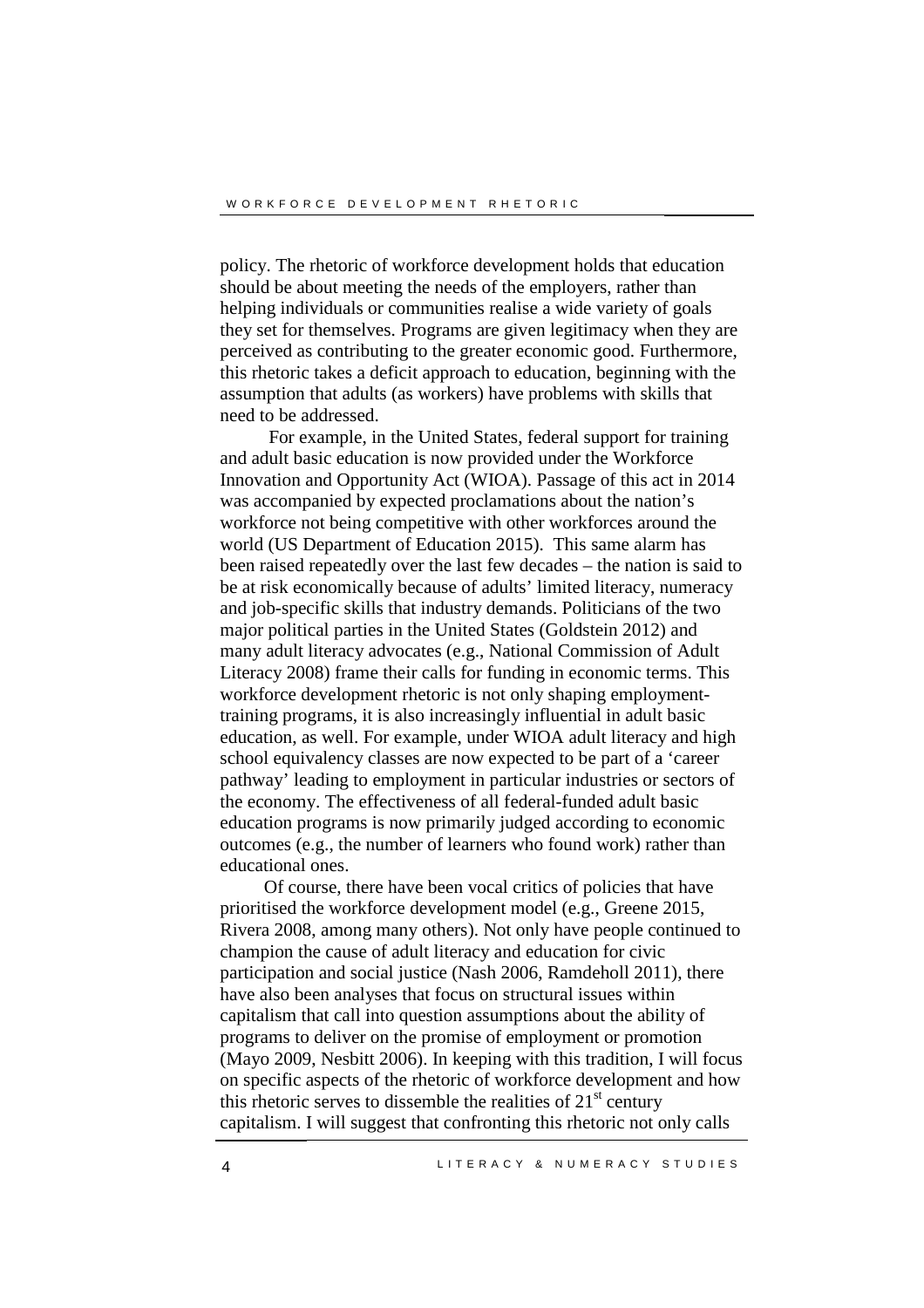for a continued commitment to a liberatory ethos, it also necessitates directly questioning the economic premises that support a workforce development approach that blames the workers for their own conditions. The paper will challenge claims about workers' supposed lack of skills and will critique discourse that blames workers for economic crises. The paper will also address the limited impact education has had on poverty reduction. Although advocates should argue for a robust adult education system, the economy remains the defining location of class struggle.

# **The crisis in the workforce**

In their white paper *Reach Higher America*, the National Commission on Adult Literacy (2008) provides a rigorous critique of the United States' system of adult basic education and workforce development, suggesting that without a complete transformation the system will not produce desired outcomes. At the root of the problem, they suggest, is that a failure to address 'America's adult education and workforce skills needs is putting [our] country in great jeopardy and threatening [our] nation's standard of living and economic viability' (p. v). The fact that this report was released in June of 2008, just months before a devastating world-wide economic crisis, means that it would not take long for the focus on workers' skills to be shown as misplaced. Worries about an under-regulated financial sector were abundant before the crash (due to its increasingly risky behavior), but here workers are posited as the vulnerability in the economy.

As noted above, the suggestion that the limited skills of the workforce are a threat to the country is not new. In the United States there has been a long history of 'crises' founded on the idea that the public school system is not providing students with the skills they need to be successful in the world (e.g., National Commission on Excellence in Education 1983). These warnings about the threat posed by low-skilled workers are not limited to the United States. For example, in the United Kingdom, *the Skills for Life* initiative was based in part on reports of the damage low-skilled workers were thought to be doing to the economy (Department for Education and Employment 2001). In Australia, the *National Foundational Skills Strategy for Adults* was driven by the perception that a 'crisis' in workers' skills was a serious threat to that nation's economy (Black & Yasukawa 2011, Black, Yasukawa & Brown 2013). Brine's (2006)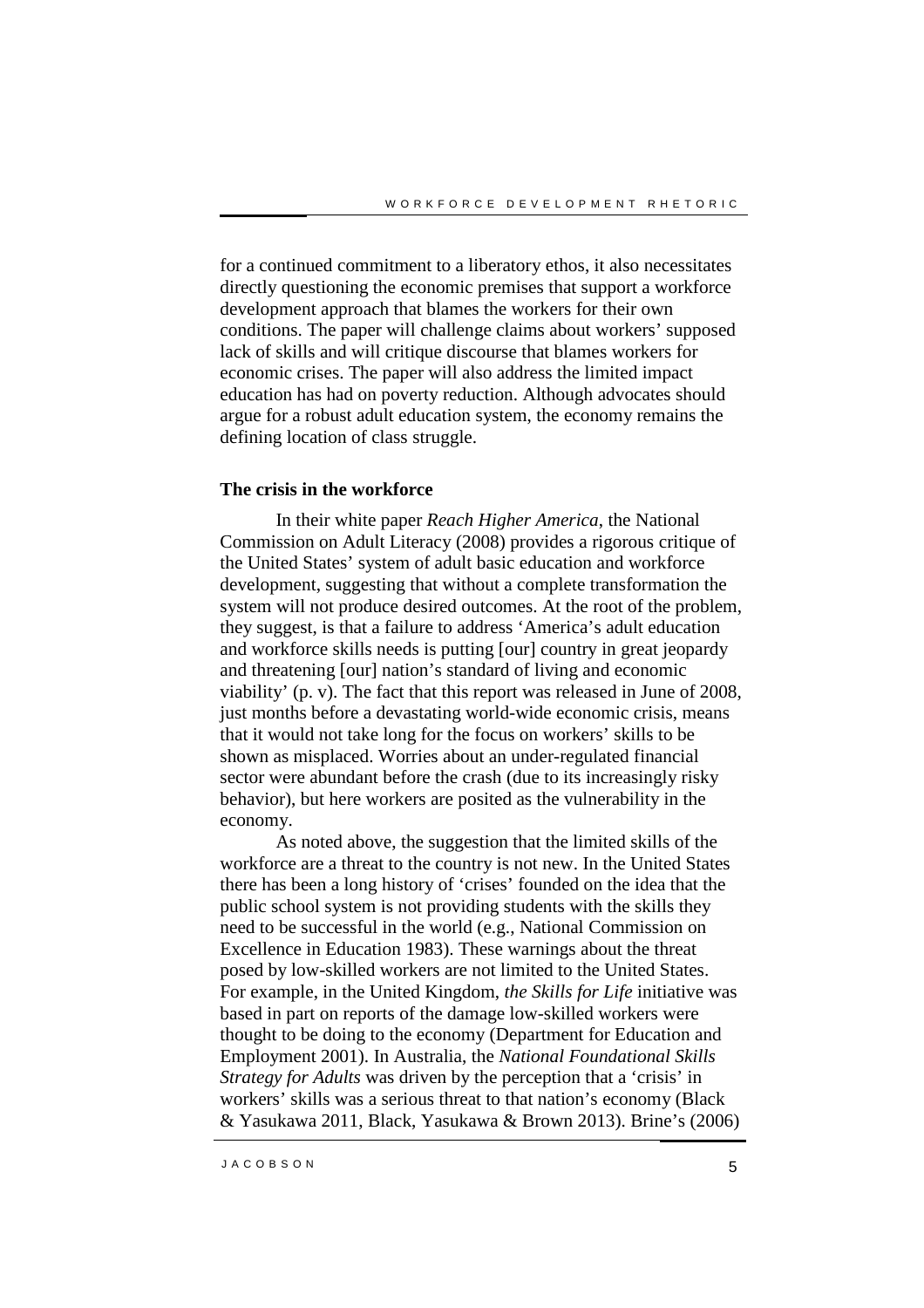review of European Commission policy statements on lifelong learning suggests that, 'low knowledge-skilled workers are not only those *at* risk, they are increasingly constructed as *the* risk' (p. 649). Rather than addressing how larger economic and sociopolitical structures create instability and vulnerability for workers, in adult education discourse and policy the workers themselves are blamed for economic volatility and underperformance.

This crisis is often framed as a 'skills-gap' between what employers want and what workers possess (The White House 2015). This has become such a 'common sense' (Gramsci 1987) appraisal of the economy that proponents are not often asked to provide evidence that such a gap exists. In fact, there is evidence that the 'skills gap' is mostly a rhetorical device. For example, Shierholz (2014) explains that if there were a shortage of workers that met industry's needs, incumbent workers would be asked to work longer hours to make up the difference. There is no evidence that is happening. Additionally, if there were a limited supply of workers, companies would have to raise wages in order to compete for the staff they need. Shierlholz suggests that at the present time there is no evidence of this, either. Instead, Shierholz suggests that finding work is difficult for many people due to a decrease in the aggregate demand – businesses do not need more workers – not because they lack skills. Shierholz concludes that, 'More education and training to help workers make job transitions could help some individuals, but it's not going to generate demand.' Carnevale (cited by Goldstein 2012:79) reminds us that, 'Jobs create training, not the other way around. And people get that backwards all the time. In the real world, down at the ground level, if there's no demand for magic, there's no demand for magicians.'

Not only does there not seem to be a generalised lack of skills, there are studies that point to larger numbers of workers who have higher levels of skills than their job requires (Goldstein 2012, Pellizzari & Fichen 2013). For example, Levine's (2013) study of the labor market in the state of Wisconsin in the United States concludes that the skills gap is the inverse of what is typically promoted – 'it is a mismatch of too many highly educated workers chasing too few "good jobs"' (p. 5). Additionally, it may be company actions that are keeping positions unfilled, not a lack of potential employees. For example, Cappelli (2012, cited by Popp 2013:41) notes, 'When I hear stories about the difficulties in finding applicants, I always ask employers if they have tried raising wages, which have not gone up in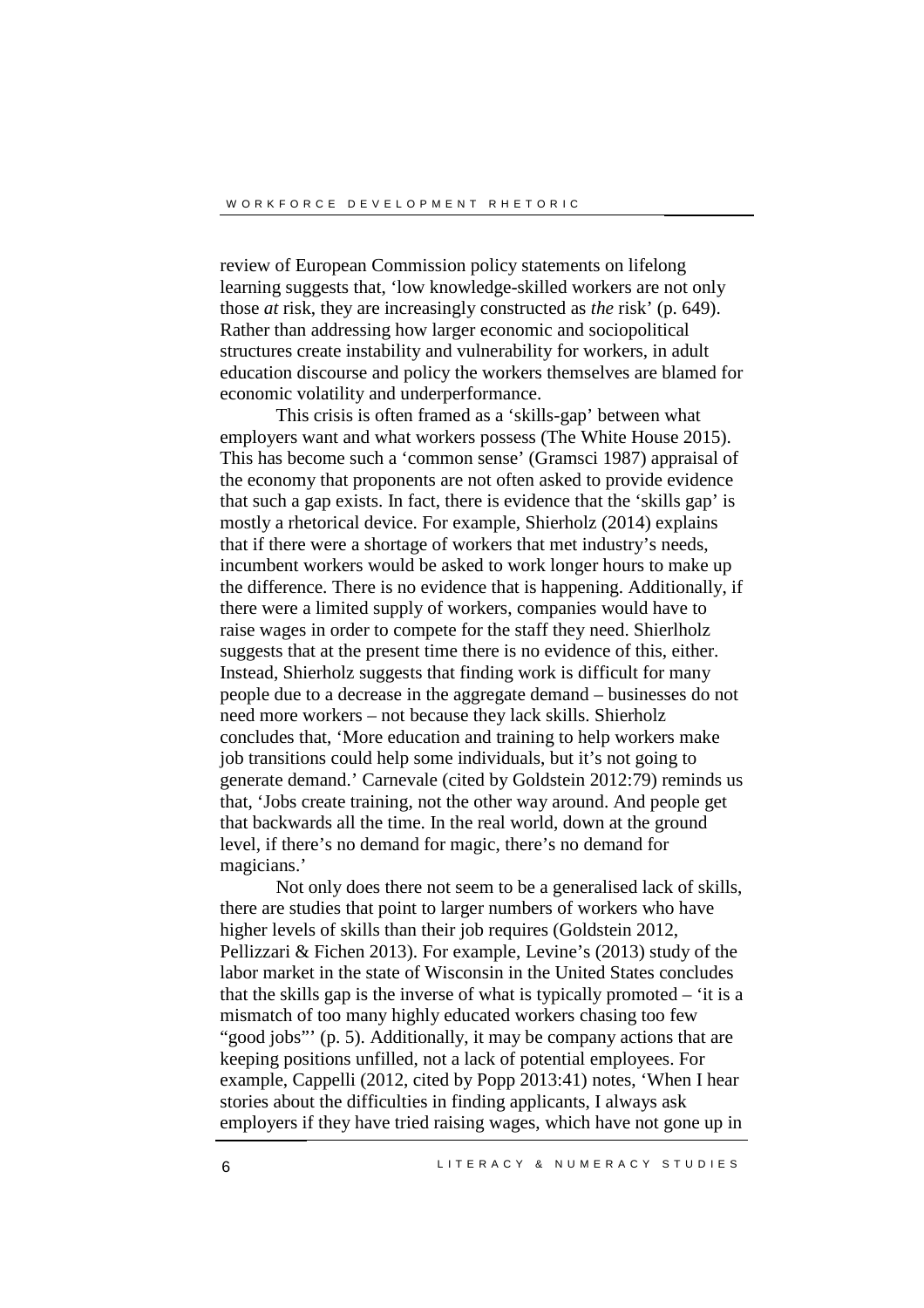years. The response is virtually always that they believe their wages are high enough.' Even when there is an abundance of skilled workers (thus driving wages down), if a company is not willing to pay qualified workers a reasonable wage that position may remain unfilled. In one case, a company expressed frustration over not being able to find workers while offering a wage that was nearly 33% lower than the average wage for that position (Popp 2013:41). Along these same lines, Gilpin (2014:17) reports that, 'When pressed, one manufacturing CEO acknowledged that for him, the 'skills gap' meant an inability to find enough highly qualified applicants, with no 'union-type experience' willing to start at \$10 an hour.' This is very different than the way the 'skills-gap' is typically presented and lays bare capital's desire to maximise profit and find workers who will not organise and advocate for better working conditions.

By placing the blame on workers' skills, workforce development rhetoric keeps the conversation at the individual level rather the socioeconomic. Larger structural problems in the economy are thus rendered invisible, in particular how the capitalist economic system itself creates crises. Indeed, crises would appear to be endemic to capitalism (Brenner 2006, Harvey 1999). For example, Kunkel (2014) notes several consistent elements of economic crisis within capitalist economies– an overproduction of commodities (that cannot find a market), an over-accumulation of capital (that cannot realise its expected return on investment), and the vulnerability of the system to speculation (leading to cycles of collapse and stagnation). It is these structural problems, rather than a lack of skill in the workforce, that lead to periodic crises. In fact, when skilled workers in a given area develop the necessary leverage to negotiate for higher salaries, companies will often move to locations where they can keep labor costs low. When those new workers eventually request higher wages, the company will move yet again. Harvey (1999) suggests that this 'spatial fix' is necessarily temporary and is thus bound to produce instability when companies lay people off or close up shops when they move their operations. This cycle arises from the nature of profit in capitalism, rather than any deficit on the part of a worker or workforce.

The National Commission on Adult Literacy (in the US) seems to take the wrong lesson from this situation. They write, 'States must invest in the skills of their workers so that increased productivity helps offset the effect of low-cost labor furnished by developing countries. Business must be an active partner in this effort' (2008:viii).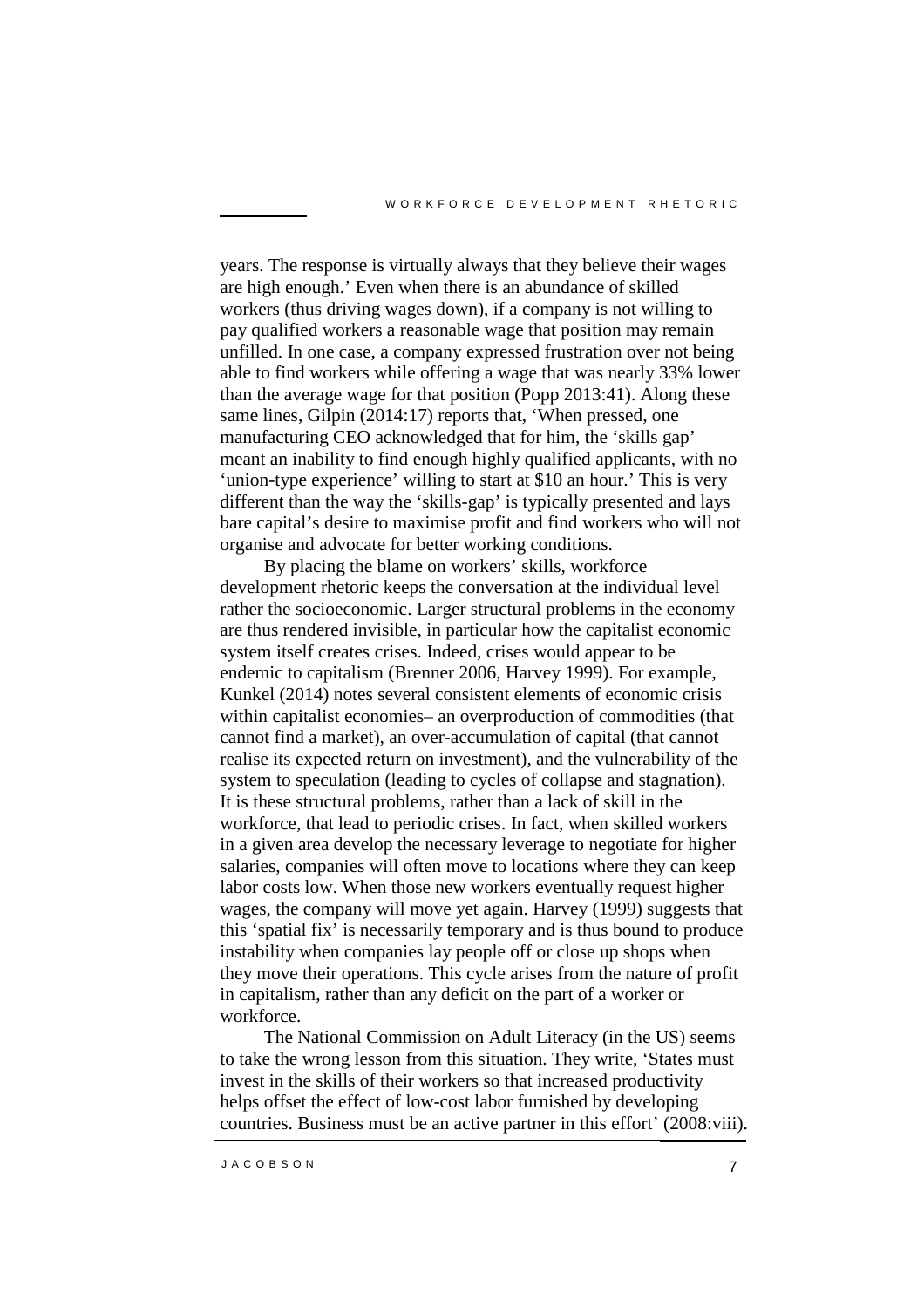To begin with, the wages paid to those workers in other countries should be called out as exploitative. But more directly to their point, the suggested answer to deal with the movement of capital looking for more profitability (through lower labor costs) is for workers in the United States to do better work. However, productivity is not an issue. In fact, between 1973 and 2011, productivity was up by 80%, while the real hourly wages grew less than 4% (Mishel & Gordon 2012). This is a gap of a different kind – workers are not being fairly compensated for the profits their increased productivity is creating.

Despite the fact that the capitalist economic system creates instability in the job market, the rhetoric of workforce development increasingly holds adult basic education and training programs accountable for the state of the workforce and for helping students find jobs and increase their earnings. If they accept the concept of a 'skills gap' to explain problems in the economy or as the reason adult education programs should get funded, adult learners and teachers are letting capital define the nature of the crisis. In this formulation, workers are being held accountable for crises in the system, rather than capitalism itself.

#### **The trouble ahead**

While the current situation is defined by a supposed gap in skills, projections about the future tend to be just as dire. The Office of Vocational and Adult Education (2013) in the United States analysed the results of the Program of International Assessment of Adult Competencies (PIAAC) and suggested that, 'Adults who have trouble reading, doing math, solving problems, and using technology will find the doors of the 21st-century workforce closed to them.' The pervasive idea is that breakthroughs in technology and the organisation of work are sparking large-scale changes in the skills needed to be successful. It is common to hear that young people will end up working in jobs that have not even been invented yet and that to negotiate this uncertain future, learners need to develop a higher level of skills. One report concludes that by 2018, 63% of new job openings will require workers with at least some college education (Carnevale, Smith & Strohl 2010:13). The suggestion is that those without credentials will be left out of an evolving workforce.

However, to date the  $21<sup>st</sup>$  century workforce doesn't appear to be moving in a positive direction. Rather than technology leading to growth across the labor force, the economy is being restructured in unequal ways. Although it is true that there has been increased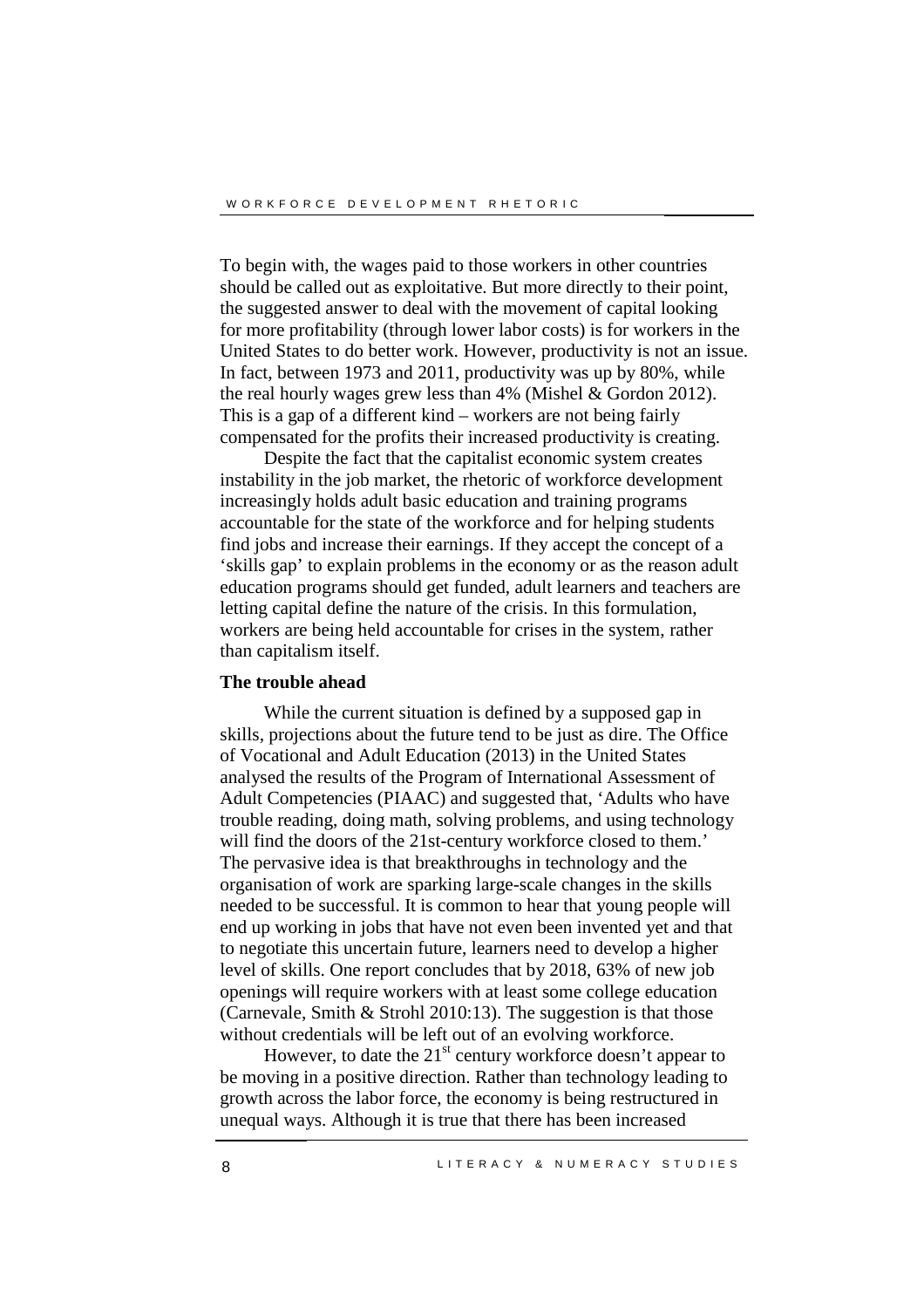demand for highly skilled, white collar workers, Autor (2010) notes the United States has experienced a disproportionate growth in lowskill, low-wage work that started in the 1990s and has continued to accelerate (p. 3). This is not only the case in the United States, an analysis of 16 European Union countries (Goos, Manning & Salomons 2009) found that from 1993-2006 most of the nations studied experienced a growth in low-wage occupations (11 out of 16) and high-wage occupations (13 out of 16), and that all the nations experienced a decrease in middle-wage occupations (cited by Autor 2010:4). The simultaneous increase in demand for high-skilled, white-collar workers and low-skilled workers has led to what has been called a polarisation of the workforce. That is, job growth at both ends of the skills and wage spectrum accompanied by a hollowing out of the middle.

This polarisation is ignored when leaders trumpet the future of IT and technology related-fields. Those industries are fast growing, but that rate is calculated by percentage increases in the size of that particular sector of the workforce, not by the raw number of new positions that are now available. For example, in the United States from 2002 to 2006 there was an increase 'of 4.7 million jobs paying a poverty-level wage' (Roberts & Povich nd:2). The fact that this doesn't represent as dramatic a change in rate of growth as in IT industries means that there was already a large amount of povertylevel jobs. In the United States, 'more than one in five jobs, or 22 percent, is in an occupation paying wages that fall below the federal poverty threshold. In eight states, more than one third of all jobs are in poverty-wage occupations' (p. 4). These are the conditions for programs that are being judged by how quickly they can get learners into the workforce. The pressure is on to get any job, whether or not it will pay above poverty level wages.

Indeed, supporters of the workforce development approach do seem to ignore the prevalence of poverty level work. In a briefing designed to promote the effectiveness of investment in workforce training, Ridley and Kenefick (2011) note increases in wages for those who have gone through training programs as evidence the programs are working. One study they reference (Hollenbeck et al. 2005) found that participating in training was associated with an \$800 per quarter rise in median income (in 2000 dollars). A closer look at the study reveals that with that raise these workers were now earning roughly \$18,000/year. This clears the US governments' (often criticised) poverty threshold of \$8,794 (circa 2000), but comes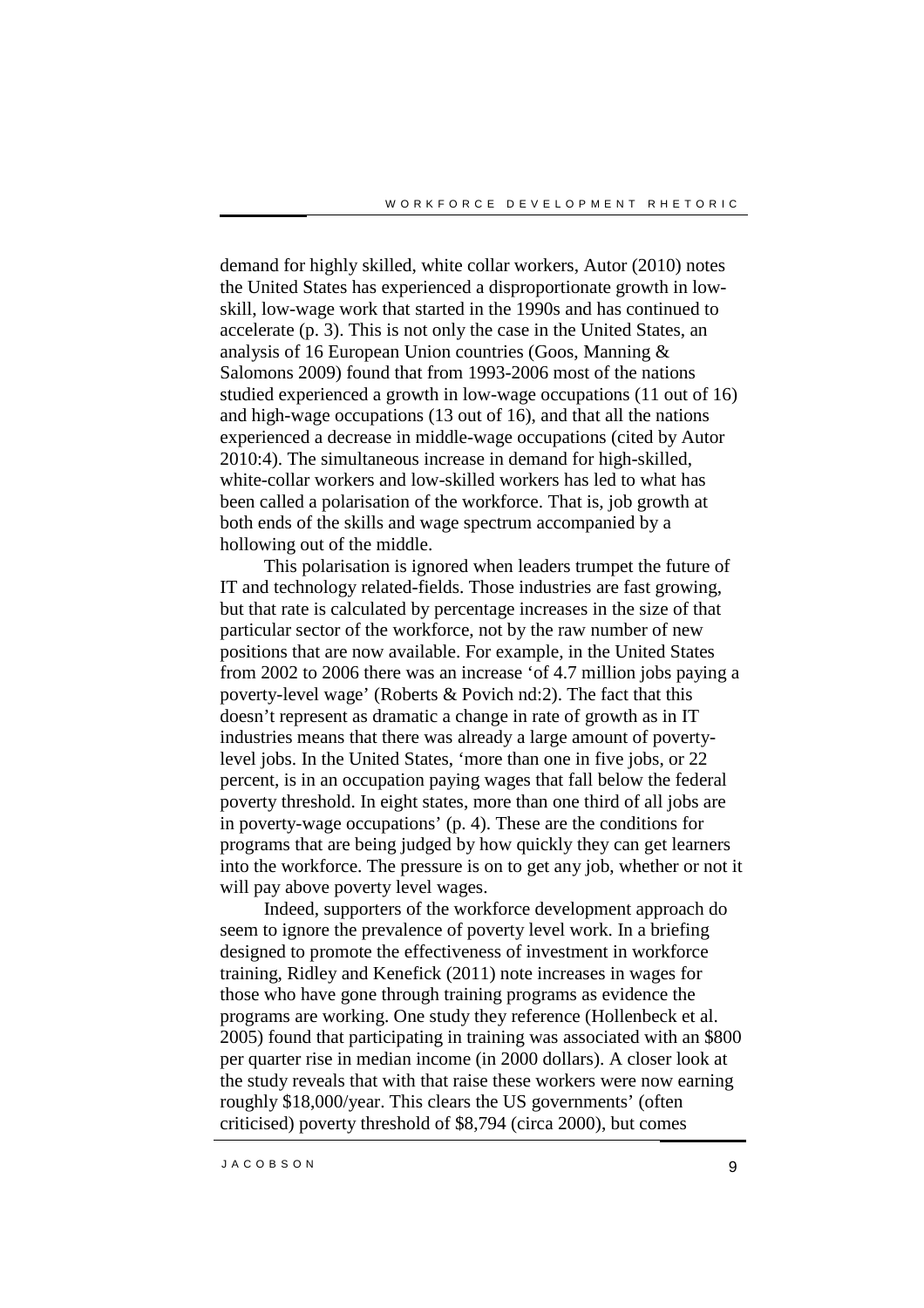nowhere close to meeting other calculations of requirements for economic security. For example, the Basic Economic Security Tables (BEST) index developed by Wider Opportunities for Women concludes that a single individual needs nearly 300% of the US government's target to make ends meet (McMahon & Horning 2014). Adding any dependents moves the person further below the real poverty line. A raise of \$800 is welcome, but not enough to move out of economic vulnerability.

In addition to an increase in jobs that don't pay enough to move out of poverty, there are other shifts in the economy that negatively impact low-wage workers. Competition for jobs may be coming from those who have traditionally held higher wage positions. Beaudry, Green and Sand (2013) suggest that there has been what they refer to as 'a great reversal in the demand for skill and cognitive tasks.' Their analysis of trends in the workforce suggests that up until 2000, there had been an increase in the demand for skills, or 'cognitive tasks often associated with high educational skill' (p. 1), but since that time there has been a steady decline. In part they attribute this to a model of 'skill-biased technological change…[that] can create a boom-bust cycle in the demand for cognitive tasks along with a continuous decline in the demand for routine tasks' (p. 6). Without jobs that demand and compensate for their abilities, highly skilled workers find themselves forced to take jobs that were traditionally filled by lowskill, low-wage workers. Beaudry, Green and Sand (2013:i) note, 'This deskilling process, in turn, results in high-skilled workers pushing low-skilled workers even further down the occupational ladder and, to some degree, out of the labor force all together'. The approach of 'upskilling' learners in adult basic education or training programs into the labor force now runs into the reality that there are fewer jobs that demand mid-level skills and that students will be in competition with individuals who may already have higher levels of skills. Thus, training alone cannot overcome a polarised economic structure that is rewarding fewer workers with higher pay and increasing the number of people getting lower wages. After a midtwentieth century in which some gains were made in terms of income distribution, the 21st century is trending back to earlier patterns of wealth concentration and wide-spread economic insecurity. The rhetoric of workforce development speaks of the need for adults to join the labor force and contribute, but it doesn't address what the prospects actually are for learners and workers.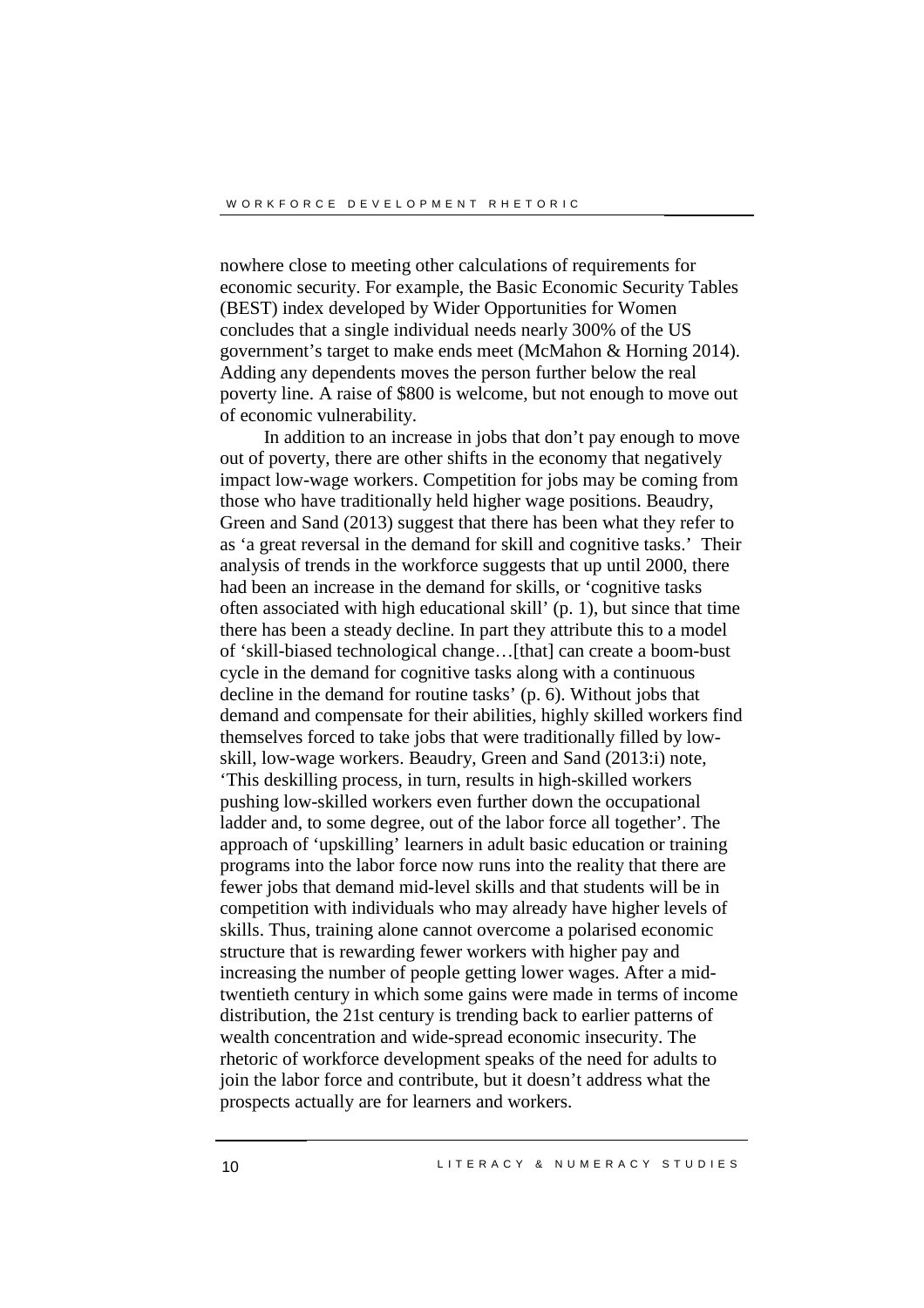#### **Education, training and moving individuals out of poverty**

One reason the rhetoric of workforce development is so persuasive for many is that it is consistent with analyses that point out the connection between literacy skills, education and income. At the demographic level, it is clear that lower levels of skills are associated with economic vulnerability. In their policy briefing about the need to upskill the workforce, the Obama administration notes that adults scoring below a 1 on the PIAAC assessment of literacy earn an average of \$20,000, while those at levels 4/5 earn an average of \$55,000 a year (The White House, 2015). Reder (2010:1) points out that high school dropouts are more than twice as likely to be living in poverty as high school graduates (24% to 11%). The US Census reports that in 2014, those with less than a ninth grade education had a mean income of \$25,028, those with a high school diploma (or equivalent) earned a mean income of \$34,099, while those with a bachelor's degree earned a mean of \$62,466 (US Census nd). The clear advantage gained by graduating from college is one reason adult basic education systems in the United States are developing transition programs for adults moving onto post-secondary education (see the work of the National Transition Network at http://www.collegetransition.org/home.html).

However, moving from the individual as the unit of analysis to the larger society provides a different picture of the impact of education. For example, Marsh (2011) points out that starting in the late 1960s, the United States enacted policies that supported the education of young children (with programs such as Head Start) and also grew the numbers of people graduating high school and college. In 1972, when federal programs were firmly in place, the poverty rate was 19.2% percent, and in 1980 (when the programs should have been demonstrating long term effects) it was 19.5% (p. 118). He suggests that, 'the consensus seems to be that these programs, although they may have expanded equality of opportunity, did relatively little to reduce poverty' (p 118). Marsh concludes that we cannot educate our way out of poverty given the types of economic inequality and exploitation built into capitalism.

In a similar fashion we can look at poverty during the era of the Workforce Investment Act (the precursor to WIOA in the United States). When it was enacted in 1998, 12.7% of the US population lived in poverty, and in 2013, 15.8% of the population did. Granted, these have been turbulent times for the US economy, marked by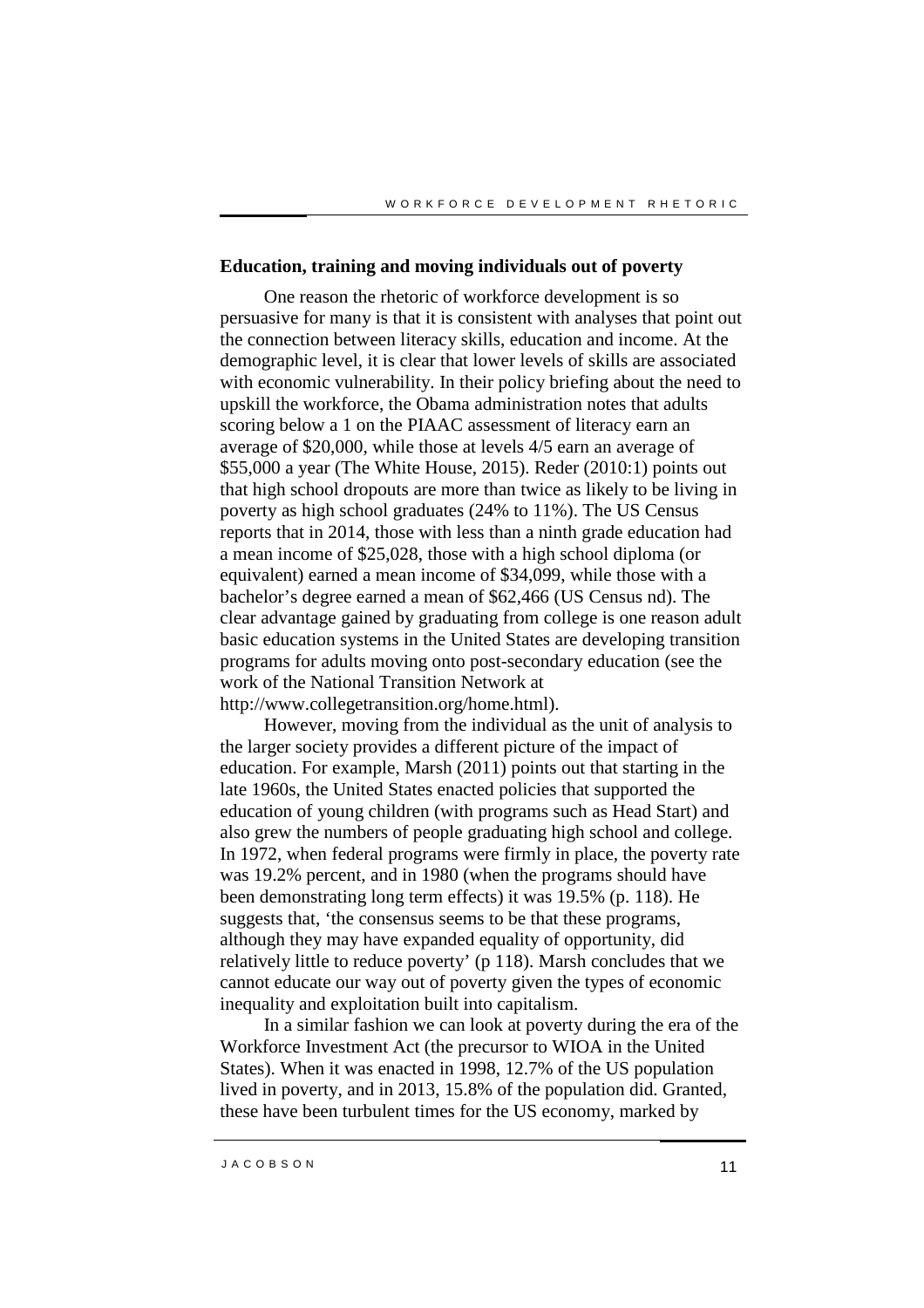unfunded wars and tax-cuts and a deregulated financial industry, but it would seem clear that the workforce training approach is not enough to overcome these large structural problems and reduce poverty rates. Rather, Marsh (2011) notes that data from the 1990s indicate that people fell into poverty because of a reduction in paid working hours, the loss of work, changes in personal situations (like divorce or separation) and ill-health. He concludes that more education might reduce the risk of experiencing poverty, but 'so long as the economy produces jobs that pay poverty- and near-poverty level wages, somebody must take those jobs. Without a change in wages or job security, those who occupy those jobs will remain at risk of falling into poverty' (p. 87). We can't educate or train *everybody* out of poverty-level wage jobs if poverty-wage jobs are pervasive.

This point appears to be lost in some analyses of the role that education can play in addressing economic vulnerability. For example, Bruno, Jin and Norris (2010) suggest that adult basic education and training programs should focus on giving learners the skills they need to get jobs that pay \$10.50/hour (the rate they conclude needs to be met to move beyond being working poor). However, since these jobs are in limited supply, not everybody can upskill into such positions. Somebody moving into such a job will potentially be displacing somebody else rather than filling a recently created new position. In turn, the dislocated worker may be in the position of having to take a job that pays less than \$10.50/hour, joining a large number of people who cycle in and out of poverty. As Marsh (2011) suggests, with this approach you may change who is living in poverty, but not the number of people doing so (p. 88). An alternative solution would be to ensure that all jobs pay a living wage, not just selected ones. Thus, rather than keeping with the neoliberal model of having workers compete with each other to make ends meet, the focus should be on making sure all workers are compensated at a rate that moves them beyond being working poor.

This guarantee of a living wage regardless of the type of employment is essential because workers at the lower end of the skills continuum experience a great deal of job churn, due to rapid changes in industry and markets (Eubanks 2012:61). They may indeed train for a job that pays \$10.50, but even if they secure employment there is no guarantee how long that job will last. Their next job may pay less, and then to regain lost earning power they may be encouraged to enter another training program. Adults in this position end up on with what seems like a Sysiphean task of never ending training with little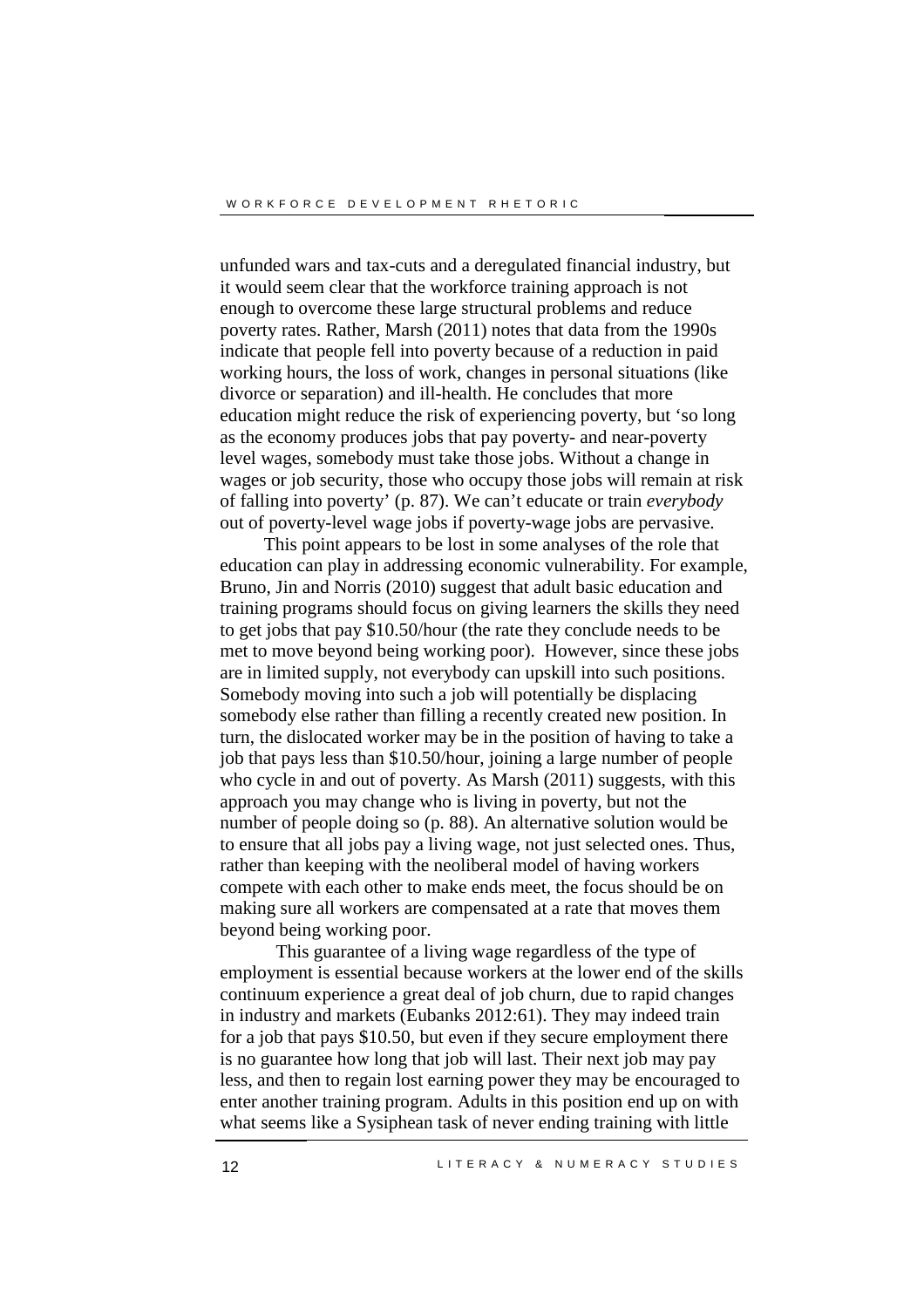hope of breaking out of the cycle. The loss of employment can create a downward trajectory that is difficult to stop simply with education. One study of dislocated workers who went to college for training in new fields found that they actually were less likely to be employed and had lower earnings than those who did not go back for training (Goldstein 2012). This could have been for a number of reasons (such as those less likely to be rehired in the first place ended up going to training), but it points again to a fundamental truth  $-$  if there is no work or jobs that pay well, no amount of education or training will help individuals secure employment with life-sustaining wages.

A focus on measures of individual success, in terms of leveraging education for higher wages, serves to divert attention from the class structure of capitalist economics and larger trends in the number of people in living in poverty. Rather than addressing the conditions that lead people to fall in and out of poverty, the adult basic education and training system is predicated upon working with individuals as they come through classes and apply for services. Referring to racial disparities regarding enrolment in higher education, specifically for African American men, one college student criticised approaches that work with individual students who need support in getting to college. He concluded, 'You can't keep putting a band-aid on a big wound. We need to figure out why people keep falling in the river. You don't just keep jumping in and saving that one individual. You run upstream, and you figure out why they are falling in' (Center for Community College Student Engagement 2014:30). This is also a necessity for adult basic education classes and other efforts to support the poor and working class. We cannot train our way out of poverty one worker at a time.

Yet despite these built-in limitations, the training continues. The rhetoric of the 'skills gap' crisis helps drives money into subsidised programs that train workers, relieving companies of the need to provide on-the-job training. Those who work in the provision of services get paid for parceling out money, for setting up accountability regimes, and for engaging in quality assurance activities. Even if these programs do not move people into jobs that pay a living wage, the focus remains on the skills of the workers rather than the structure of the system. The rhetoric of workforce development limits the scope of adult basic education and perpetuates competition between workers for scarce resources. Some critics have long held that public education efforts work to reinforce social class inequalities rather than counter them (Bowles & Gintis 1976/2011,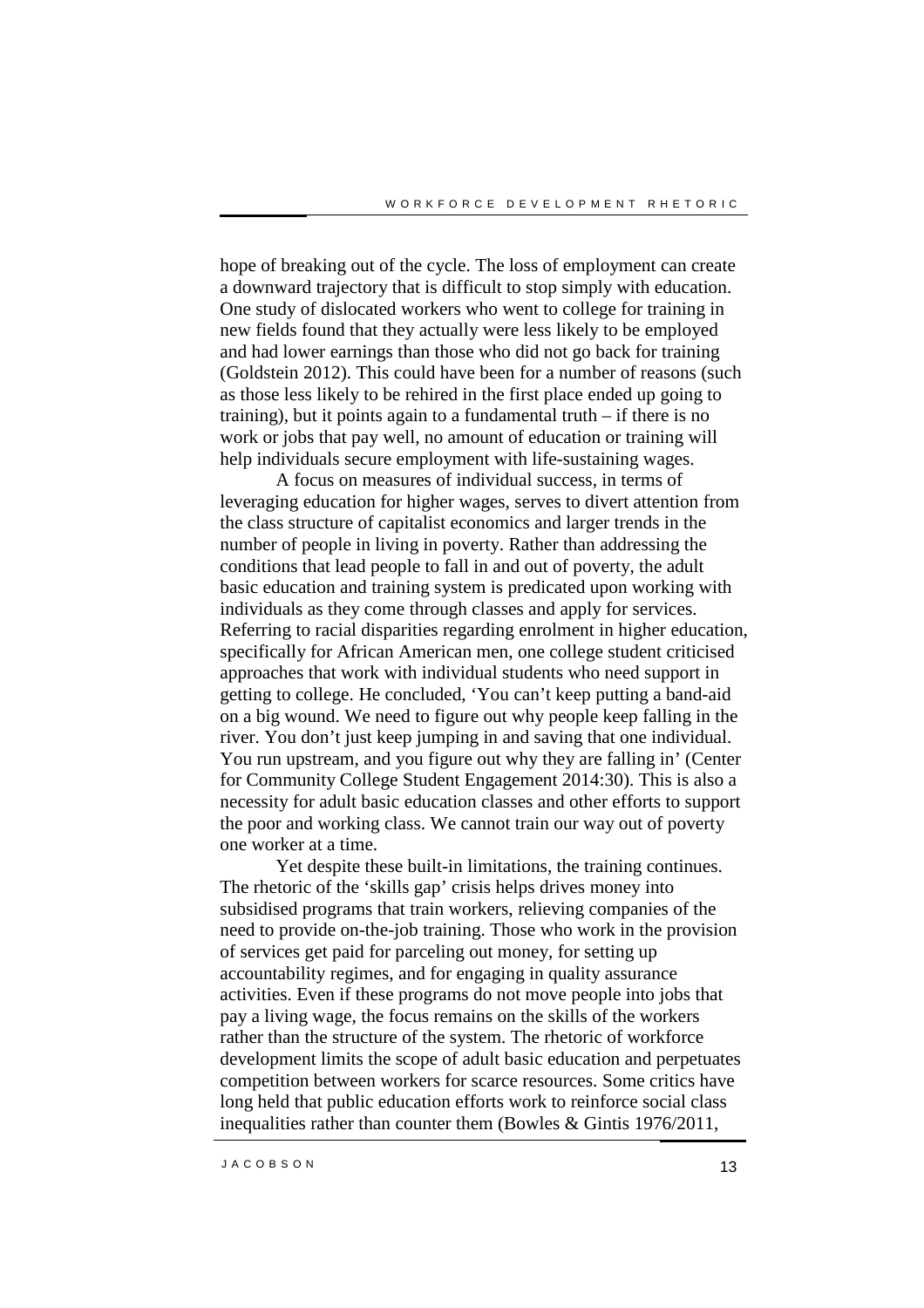Graff 1991). When education provided by the state is focused on the needs of capital rather than individuals it is part of the problem, not part of the solution. Along these lines, Greene (2015) believes that current adult education efforts have a 'domesticating educational agenda that prepares adults exclusively for the job market and the submissiveness required to insure [*sic*] their social control' (pp. 33- 34). That agenda might not always be realised, as there are students and teachers who work to conduct adult education classes on their own terms, but trends in policy and discourse are not promising.

# **Implications**

To be clear, ending centuries of systemic exploitation and inequity will require a fundamental transformation of the economy rather than small-scale alterations or adjustments.

As noted above, education alone is not enough to move a whole class of people out of poverty, nor will it be sufficient to create a break from capitalism. However, generations of adult learners and educators have recognised the ideological nature of literacy and have connected their work to larger struggles for social and economic justice (Greene 2015, Purcell-Gates & Waterman 2000). The history of such efforts is not typically part of teacher or tutor training or ongoing professional development. That means that teachers do not necessarily hear about slaves teaching themselves to read at the risk of death, workers organising labor colleges (Altenbaugh 1990), or revolutionary literacy campaigns in places like Cuba. Rather than having opportunities to think through and discuss multiple goals and approaches, those working the field are encouraged to develop what Macedo and Bartolomè (1999) describe as a 'methods fetish.' That is, professional development activities focus almost exclusively on technical answers to improve education (e.g., better teaching methods, better curriculum, better evaluation) rather than addressing the socioeconomic and sociopolitical conditions that education takes place in.

The issue is not solely related to teacher training. For example, teachers in Japan with a long-standing commitment to adult literacy and social justice work believe that younger teachers coming into the field do not easily make connections between the classrooms they are working in and movements for social justice because they did not enter the field when such activities were common (Jacobson 2015). Veteran teachers believe that these younger teachers do not know alternate models of pedagogy are even an option. Of course,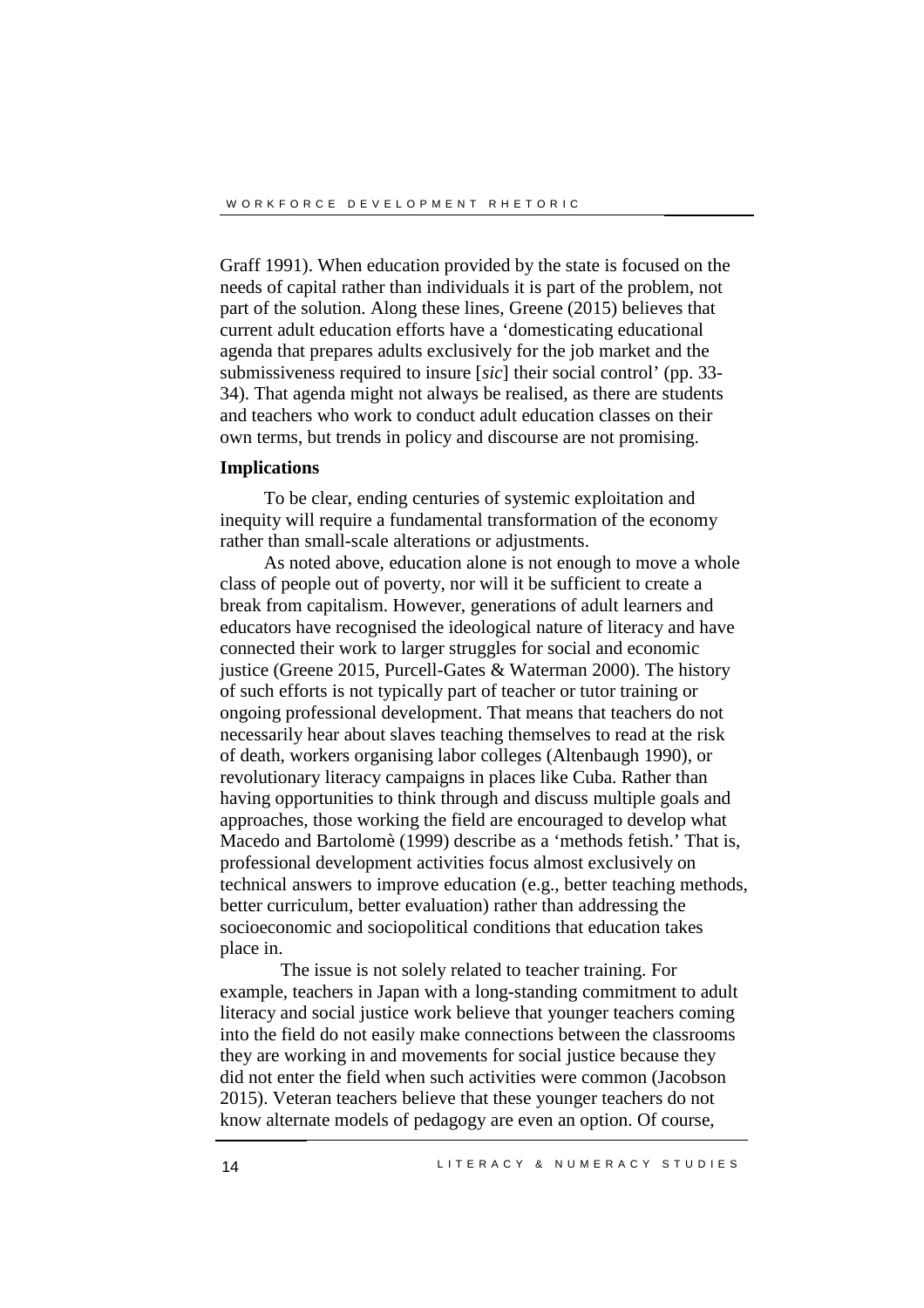this may not just be a function of age, for teachers of any age might enter programs with little experience of social justice work. It is also the case that not all adult basic education students want their classes to focus on or connect to social justice issues and they may embrace the workforce development rhetoric themselves. Thus, teachers need to navigate the difficult terrain of inviting critique of current socioeconomic conditions without negating student agency.

Bowles and Gintis (1976/2011) in their own critique forcefully conclude, 'We cannot move forward through the band-aid remedies of liberal education reform. The people of the United States do not need a doctor for the moribund capitalist order; we need an undertaker' (p. 288). Yet they also suggest that the process will be long and arduous and that 'socialist educators should take seriously the need to combine a long-range vision with winning victories in the here and now' (p. 287). To that end, I will suggest two strategies that focus on concrete ways to push back against the dehumanizing effects of the workforce development rhetoric described above. The first is to focus on students' and teachers' abilities to think at the structural level and the second is to identify structural reforms to advocate for.

# **A- Focus on thinking structurally**

Brookfield and Holst (2011) suggest that adult education programs aiming to work against oppression need to ask a series of questions about their approach. For example, they believe programs should ask - 'Does our work help the dispossessed understand the historic nature of their existence, and does it expose the growing contradictions within existing sociopolitical economic relations?' (p. 100). With regards to rhetoric of workforce development we can ask do programs help learners understand the nature of the polarised economy, how the prevalence of poverty-wage jobs makes it difficult for large numbers of people to move beyond poverty and how workers themselves are blamed for the crises that capitalism creates? Additionally, do programs help students understand the contradictions involved in castigating people for being unemployed in an economic system that depends upon a standing army of the unemployed to suppress wages and maximise profits? For most programs the answer would be 'no'. For example, over the last few decades many adult education programs have developed 'financial literacy' courses for their students. Although there are exceptions (see United for a Fair Economy in the United States at http://www.faireconomy.org/), these courses tend to focus on topics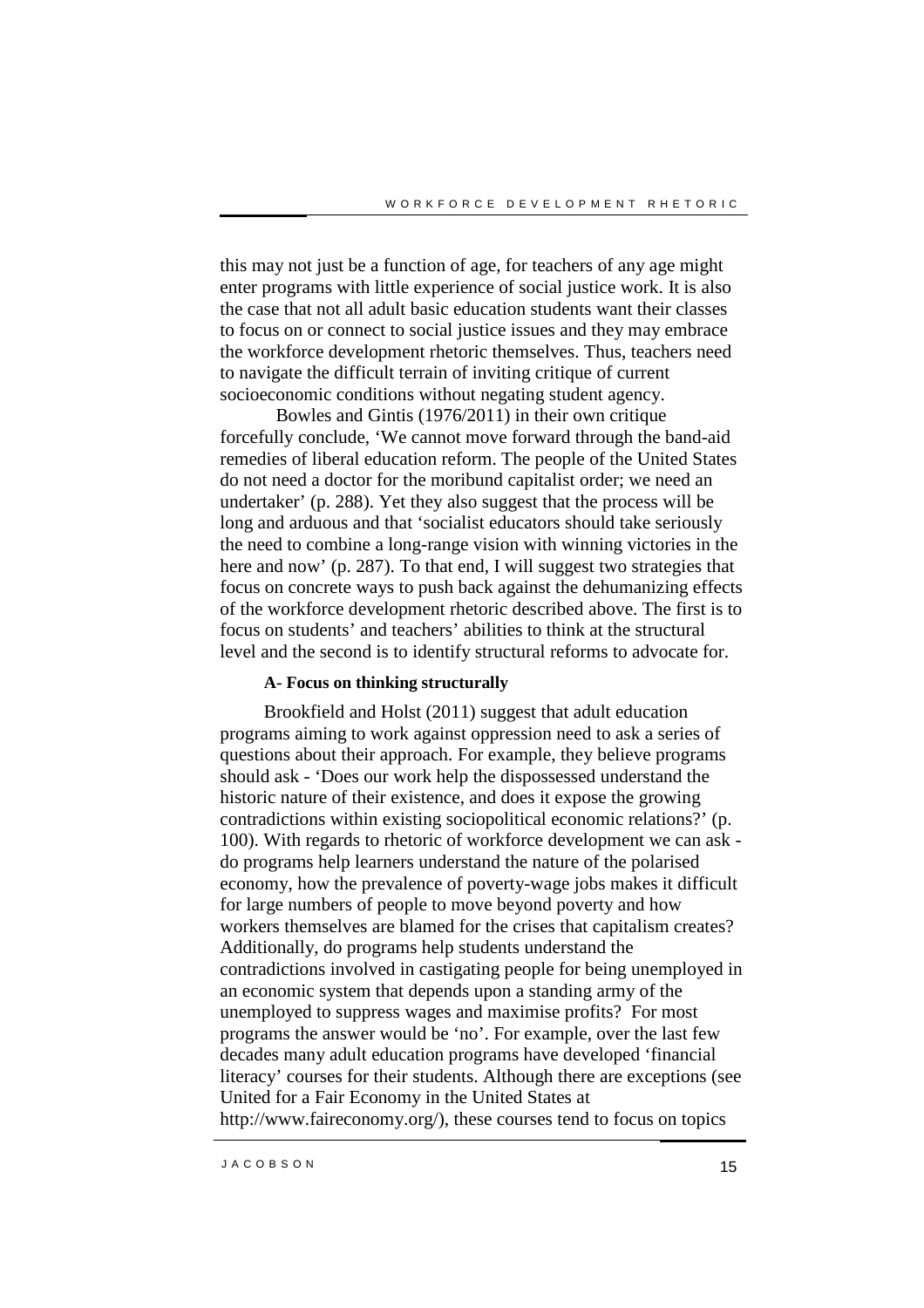like managing bills, shopping for deals and managing credit rather than the nature of economy and workers' roles in it.

Analysing these socioeconomic relations demands what Brookfield and Holst (2011) term a 'structuralised' worldview that interprets 'individual experiences in terms of broader social and economic forces' (p. 60). This holds for both teachers and students, and each can model structural thinking for each other. Indeed, it is not the case that the teacher is in the position of lecturing learners about the systemic oppression they face. Rather, learners and teachers can work together to identify how all of their experiences are shaped by larger socioeconomic forces (Purcell-Gates & Waterman 2000) and how they should respond to inequality and oppression. Similarly, Freire asserts the need for learners and teachers to work towards political clarity, which he describes as the ability to think through fragmented bits of information to achieve a 'rigorous understanding of the facts' (Freire & Macedo 1987:131).

Recently an adult educator told me about a training project she was working on. Through her program immigrant adults had been placed at a factory that wrapped lettuce for distribution. One of the trainees approached her and said, 'I was a farmer in Vietnam. Now I work all week wrapping lettuce and after I get my paycheck I cannot even afford to buy lettuce. What I am doing here?' It is a good question and one that programs should be encouraging students and teachers to ask. Prioritising structural thinking can help teachers question the terms of a workforce education system that continues to blame workers for their own vulnerable economic status and qualifies securing a job with poverty-level wages as a successful outcome of training. In the case just noted, the teacher decided to connect the student to people involved in a community gardening project where he could put his agricultural skills to good use and to help him find other work that paid better than training wages.

#### **B- Advocate for policies that address structural issues**

Greene (2015) suggests that teachers and others involved in adult education should not be afraid to be radical because the solutions to the problems facing society are too large to be fixed with small steps. When budgets for adult basic education and training are cut, advocates rally to restore them, sometimes quite effectively. However, that often results in a return to the status quo of limited opportunities for individual mobility and little change in the overall amount of poverty. Since we cannot educate or train our way out of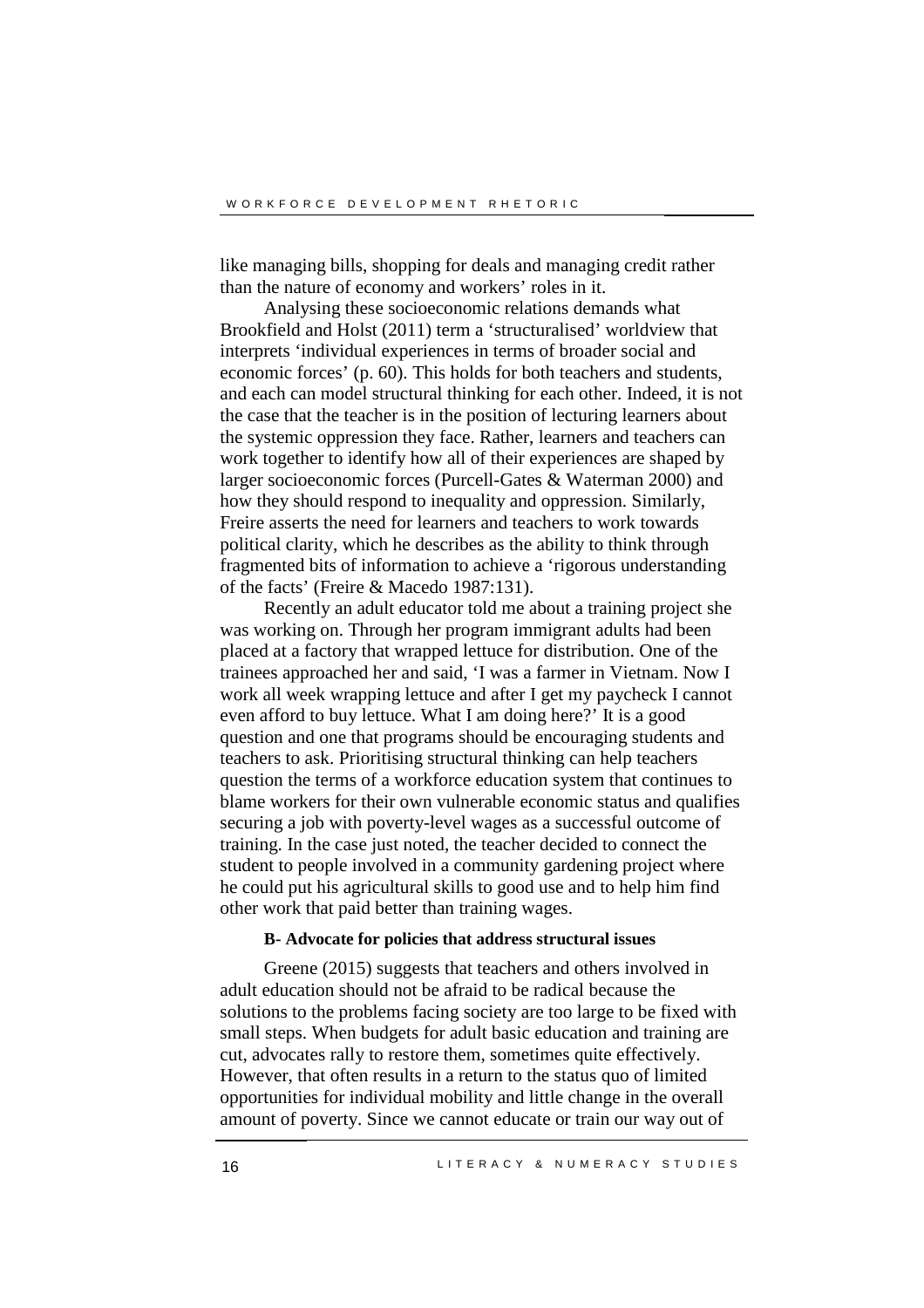systemic economic insecurity, not only do we need to want more from education, we need to demand more on the economic level. Those who make a connection between their work in adult education and their commitment to social justice should join efforts that are pushing for the type of radical change that would have a profound effect on their students' lives.

For example, rather than hoping to train some learners to move out of poverty wage jobs, students and teachers should join efforts to raise the pay of all low-wage workers. In the United States this has taken the form of arguing for raising the minimum wage to \$15/hour. Many different groups of people have taken this up as an issue, particularly unions and advocacy groups, including those in adult basic education. For example, students and teachers at Make the Road New York (see http://www.maketheroad.org/), a community-based education and advocacy organisation, combine ESOL classes with planning and carrying out outreach and protests that speak directly to raising the pay of workers in a variety of industries.

For adults who currently don't have work, the demand should be for jobs programs, not training programs. As has been said, employment, not employability. To address the economic meltdown of 2008, the Obama administration initiated a stimulus program that has been criticised as being too small, rather than too large (Krugman 2010). Indeed, it left unaddressed large issues with the United States' economy and infrastructure that should be addressed with a large and sustained federal jobs program. For example, calculations suggest that a jobs program focused on a concerted effort to deal with the many dangerous bridges, tunnels and roads in the United States would create millions of jobs and pay dividends by making the transportation system more efficient and reliable (Brun et. al. 2014). Political opposition to anything that calls for federal involvement has stymied efforts in the past, but requests for small increases in funds for jobs training should not serve to obviate the need for a profound effort to address both the economy and the environment. In this area the demands have to be larger, not smaller.

Finally, as Marsh (2011) notes, education efforts did not make as much of a difference in reducing poverty as other government programs that provided direct support. He argues that it was aid in the form of food subsidies (Food Stamps), medical support (Medicare and Medicaid) and increases in social security that reduced the number of people living in poverty. However, it is just these kinds of programs that are reduced when governments cut budgets. Those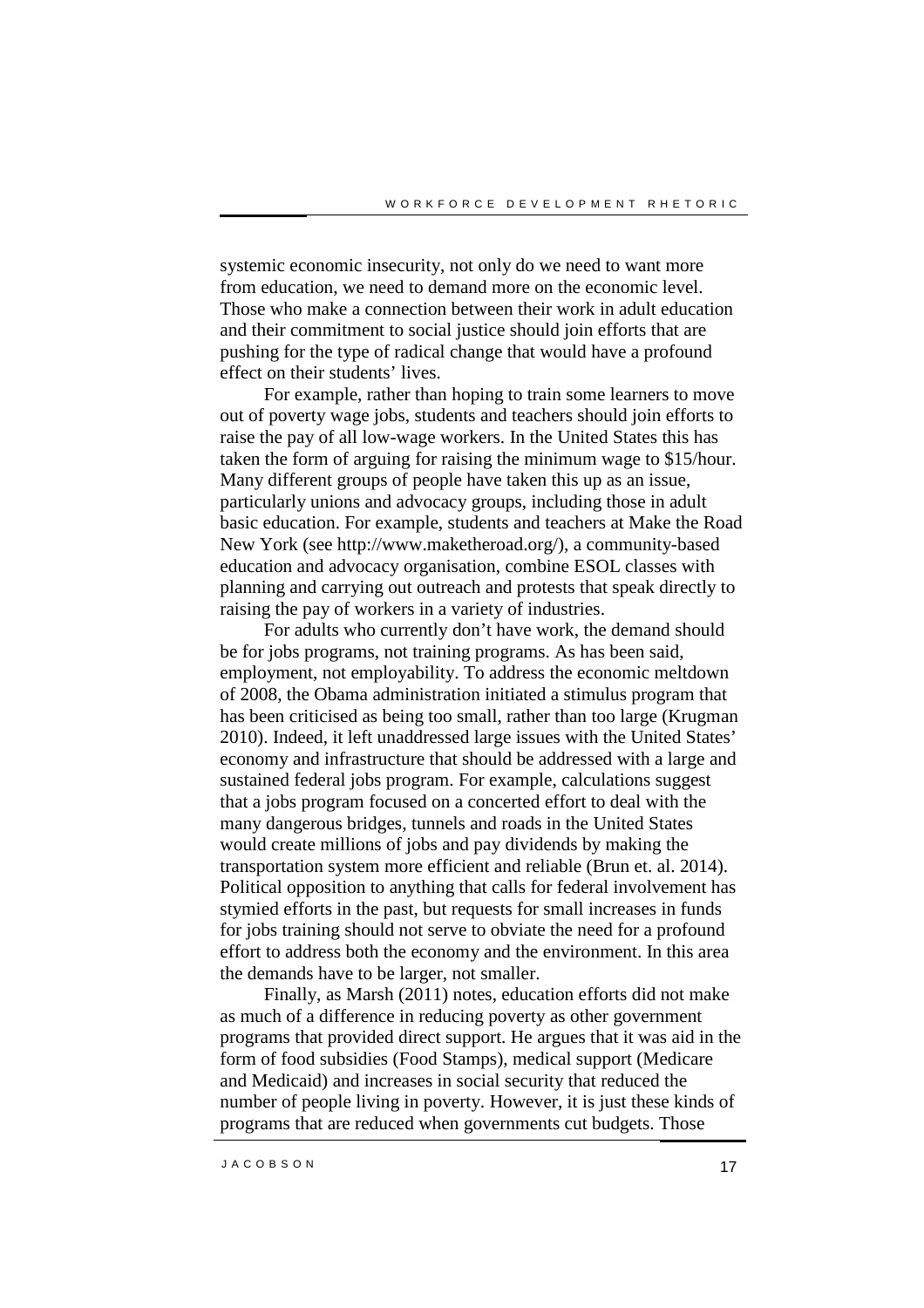concerned with the lives of adult education students and the community as a whole must push back against the type of austerity measures that have wreaked havoc on communities and economies. As with the misleading rhetoric of a skills gap, it is not those who are reliant upon social welfare that are causing economic volatility, and blaming them is a way to move attention away from systemic problems within capitalism.

To make progress towards a more just society, those involved in adult basic education should reject the rhetoric of workforce development and the illusory economic premises that it is based upon. We need to stop working on capital's terms by accepting the notion that workers are the problem, rather than capitalism itself. We cannot be satisfied if education and training move a few people out of poverty when more people continue to join the ranks of the working poor. In the face of calls for austerity we need to ask for more, not accept less. This may seem audacious, but as Brookfield and Holst (2011) note, an embrace of audacity has sustained many successful social justice movements over the years.

# **References**

- Altenbaugh, R (1990) *Education for Struggle*, Temple University Press, Philadelphia, PA.
- Autor, D (2010) *The Polarization of Job Opportunities in the U.S. Labor Market: Implications for employment and earnings*, The Center for American Progress and the Hamilton Project, Washington, DC.
- Beaudry, P, Green, D & Sand, B (2013) *The Great Reversal in the Demand for Skill and Cognitive Tasks*, The National Bureau of Economic Research, Cambridge, MA. doi: <http://dx.doi.org/10.3386/w18901>
- Black, S & Yasukawa, K (2011) A Tale of Two Councils: Alternative discourses on the 'literacy crisis' in Australian workplaces, *International Journal of Training Research,* vol 9, no 3, pp 218–233. doi:<http://dx.doi.org/10.5172/ijtr.9.3.218>
- Black, S, Yasukawa, K & Brown, T (2013) *Investigating the 'Crisis': Production workers' literacy and numeracy practices,* National Centre for Vocational Education Research*,* Adelaide, Australia.
- Bowles, S & Gintis, H (2011) *Schooling in Capitalist America*, Haymarket Books, Chicago. (Original publication 1976)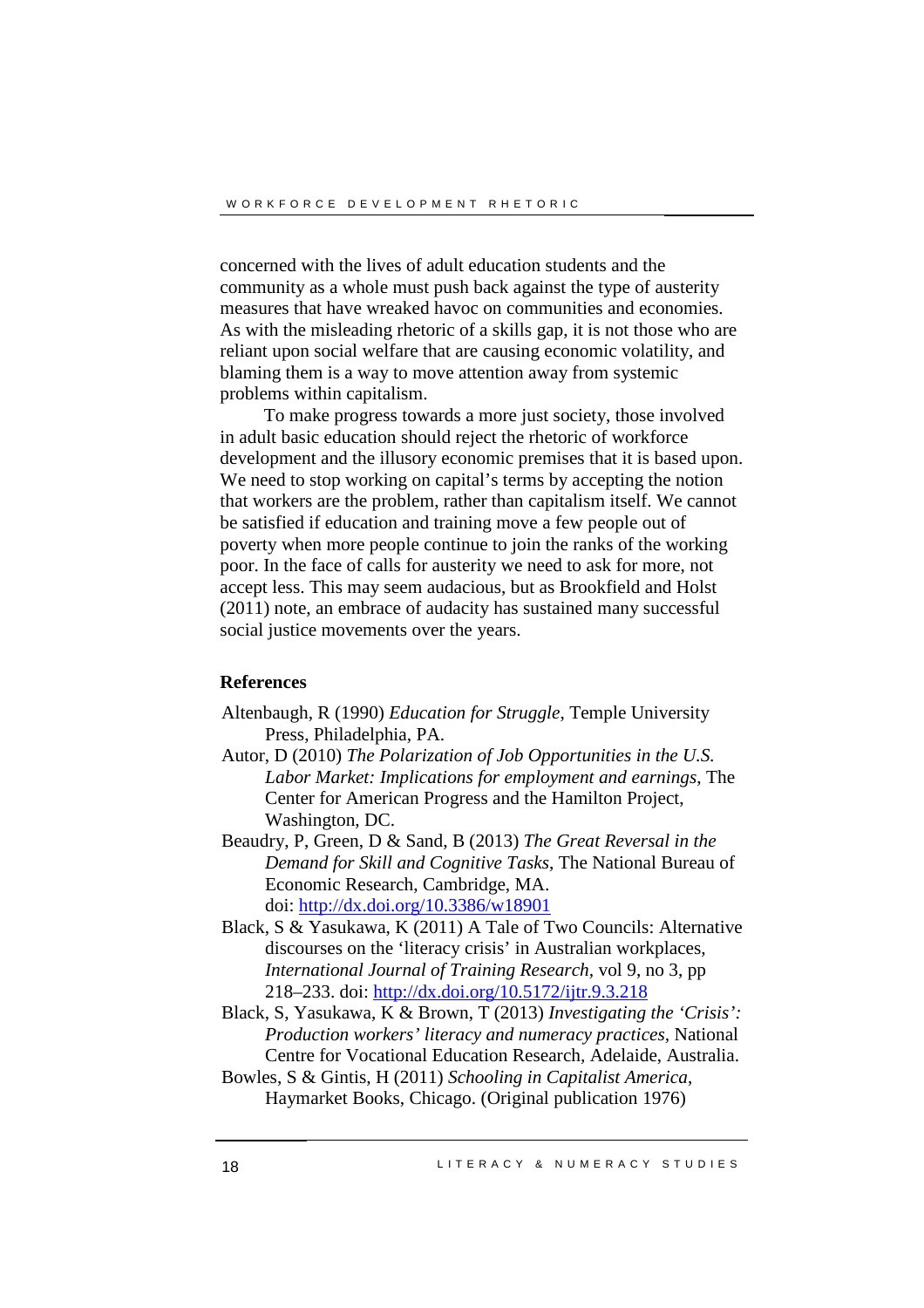- Brenner, R (2006) *The Economics of Global Turbulence*, Verso, New York.
- Brine, J (2006) Lifelong Learning and the Knowledge Economy: Those that know and those that don't – the discourse of the European Union, *British Educational Research Journal*, vol 32, no 5, pp 649–665.

doi:<http://dx.doi.org/10.1080/01411920600895676>

- Brookfield, S & Holst, J (2011) *Radicalizing Learning,* Jossey-Bass, San Francisco.
- Brun, L, Jolley, G, Hull, A & Frederick, S (2014) *Infrastructure Investment Creates American Jobs*, Alliance for American Manufacturing, Washington, DC.
- Bruno, L, Jin, Y, & Norris, D (2010) *Building Career Ladders for the Working Poor through Literacy Training,* American Institutes for Research, Washington, DC.
- Cappelli, P (2012) *Why Good People can't get Jobs*, Wharton Digital Press, Philadelphia, PA.
- Carnevale, A, Smith, N & Strohl, J (2010) *Help Wanted: Predictions of jobs and education requirements through 2018*, Georgetown University, Center on Education and the Workforce, Washington, DC.
- Center for Community College Student Engagement. (2014) *Aspirations to Achievement: Men of color and community colleges (A special report from the Center for Community College Student Engagement),* The University of Texas at Austin, Program in Higher Education Leadership, Austin, TX.
- Department for Education and Employment (2001) *Skills for Life: The national strategy for improving adult literacy and numeracy skills*, DfEE, Nottingham, England.
- Eubanks, V (2012) *Digital Dead End*, MIT Press, Cambridge, MA.
- Freire, P (1970) *Pedagogy of the Oppressed* (Myra Bergman Ramos, Trans.), Continuum, New York.
- Freire, P & Macedo, D (1987) *Literacy: Reading the word and the world*, Bergin and Garvey, New York.
- Gilpin, T (2014) Skills Gap a Convenient Myth, *Labor Notes, January 23, 2014*, retrieved 4 Oct 2015 from [http://www.labornotes.org/2014/01/skills-gap-convenient](http://www.labornotes.org/2014/01/skills-gap-convenient-myth)[myth](http://www.labornotes.org/2014/01/skills-gap-convenient-myth)
- Goldstein, A (2012) *Rare Agreement: Obama, Romney, Ryan all endorse retraining for jobless – but are they right?* Retrieved on September 26, 2015 from

JACOBSON 19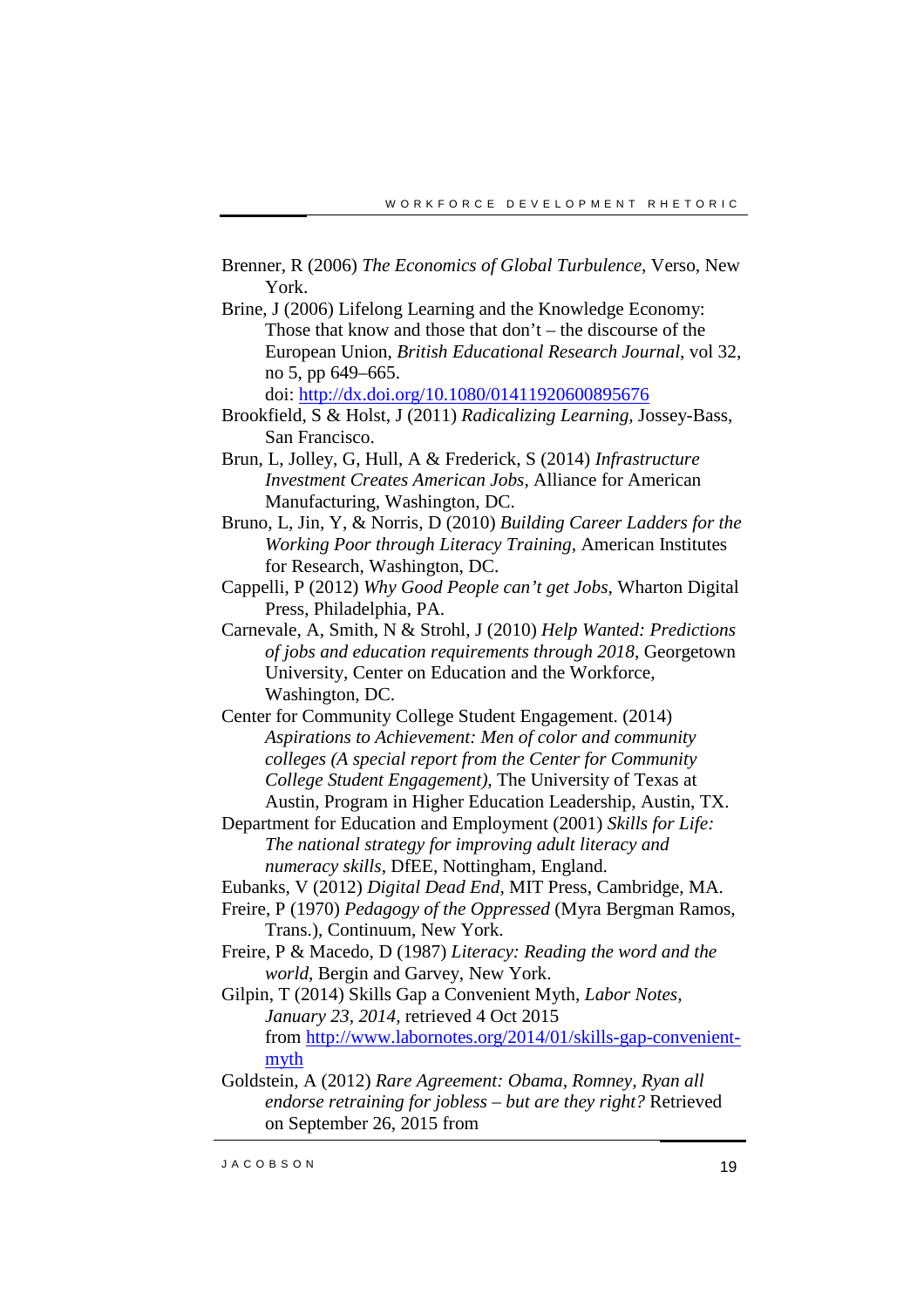http://www.propublica.org/article/rare-agreement-obamaromney-ryan-endorse-retraining-for-jobless-but-are-the

Goos, M, Manning, A & Salomons, A (2009) Job Polarisation in Europe, *American Economic Review*, vol 99, no 2, pp 58-63. doi:<http://dx.doi.org/10.1257/aer.99.2.58>

Graff, H (1991) *The Literacy Myth*, Transaction, New Brunswick, NJ.

- Gramsci, A (1971) *Selections from the Prison Notebooks* (Quintin Hoare and Geoffrey Nowell Smith, Trans), International Publishers, New York.
- Greene, D (2015) *Unfit to be a Slave*, Sense Publishers, Boston. doi:<http://dx.doi.org/10.1007/978-94-6209-935-7>
- Harvey, D (1999) *The Limits to Capital*, Verso Books, New York.
- Hollenbeck, K, Schroeder, D, King, C & Huan, WJ (2005) *Net Impact Estimates for Services Provided Through the Workforce Investment Act*, Employment and Training Administration, US Department of Labor, Washington, DC.
- Jacobson, E (2015) The Politics of Time and Space in Japanese Adult Basic Education, *Journal of Research and Practice for Adult Literacy, Secondary and Basic Education,* vol 4, no 2, pp 8 – 20.
- Kunkel, B (2014) *Utopia or Bust*, Verso Books, Brooklyn, NY.
- Krugman, P. (2010) How Did We Know the Stimulus Was Too Small? New York Times, July, 28, 2010, retrieved 27 Jan 2016 from [http://krugman.blogs.nytimes.com/2010/ 07/28/how-did](http://krugman.blogs.nytimes.com/2010/%2007/28/)[we-know-the-stimulus-was-too-small/](http://krugman.blogs.nytimes.com/2010/%2007/28/)
- Levine, M (2013) *The Skills Gap and Unemployment in Wisconsin: Separating fact from fiction*, University of Wisconsin-Milwaukee, Center for Economic Development, Milwaukee, WI.
- Macedo, D & Bartolomè, L (1999) *Dancing With Bigotry*, St Martin's, New York.
- Marsh, J (2011) *Class Dismissed: Why we cannot teach or learn our way out of inequality,* Monthly Review Books, New York.
- Mayo, P (2009) The 'Competence' Discourse in Education and the Struggle for Social Agency and Critical Citizenship, *International Journal of Educational Policies*, vol 3, no 2, pp 5- 16.

McMahon, S. & Horning, J (2014) *Living Below the Line: Economic Insecurity and America's Families*, Wider Opportunities for Women, Washington, DC.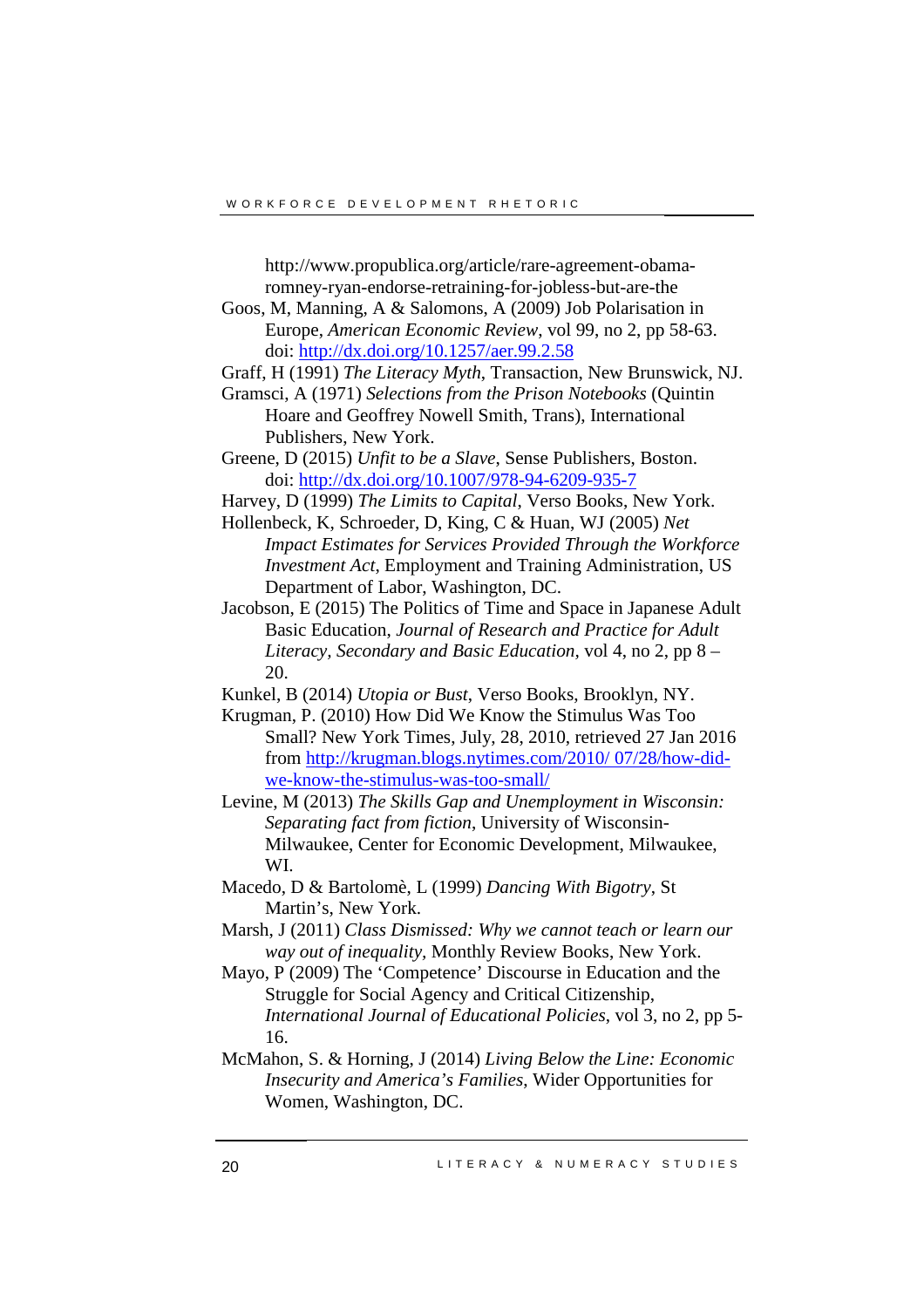- Mishel, L & Gordon, C (2012) Real Hourly Wage Growth: The last generation, *Economic Policy Institute*, Retrieved 13 Oct 2015, from [http://www.epi.org/blog/real-hourly-wage-growth-last](http://www.epi.org/blog/real-hourly-wage-growth-last-generation)[generation.](http://www.epi.org/blog/real-hourly-wage-growth-last-generation)
- Nash, A, ed, (2006) *Through the Lens of Social Justice: Using the change agent in adult education*, New England Literacy Resource Center/World Education, Boston.
- National Commission on Adult Literacy (2008) *Reach Higher America: Overcoming the crises in the US workforce*, National Commission on Adult Literacy, Washington, DC.
- The Commission on Excellence in Education (1983) *A Nation at Risk*, The Commission on Excellence in Education , Washington D.C.
- Nesbitt, T (2006) What's the Matter with Social Class? *Adult Education Quarterly*, vol 56, no 3, pp 171-187. doi:<http://dx.doi.org/10.1177/0741713605286173>
- Office of Vocational and Adult Education (2013) *OVAE Connection Issue 173 - November 12, 2013*, retrieved 4 Oct 2015 from [http://content.govdelivery.com/accounts/USED/bulletins/](http://content.govdelivery.com/accounts/USED/bulletins/945d18) [945d18](http://content.govdelivery.com/accounts/USED/bulletins/945d18)
- Osawa, T (1990) The Kotobuku Literacy School, in Buraku Liberation Research Institute, *The literacy work and discrimination in Japan,* Kaihou Shuppansha, Osaka, pp. 18 – 20.
- Pellizzari, M & Fichen, A (2013) A New Measure of Skills Mismatch: Theory and evidence from the survey of adult skills (PIAAC), *OECD Social, Employment and Migration Working Papers*, No. 153, OECD Publishing, Paris.
- Popp, T (2013) Home Depot Syndrome, the Purple Squirrel and America's Job Hunt Rabbit Hole, *The Pennsylvania Gazette*, January/February, pp 36 – 43.
- Purcell-Gates, V & Waterman, R (2000) *Now We Read, We See, We Speak: Portrait of literacy development in an adult Freireanbased class*, Lawrence Erlbaum Associates, Mahwah, NJ.
- Ramdeholl, D (2011) *Adult Literacy in a New Era: Reflections from an open book*, Paradigm, Boulder, CO

Reder, S (2010) *Adult Literacy Development and Economic Growth*, National Institute for Literacy, Washington, DC. doi:<http://dx.doi.org/10.1037/e529892011-001>